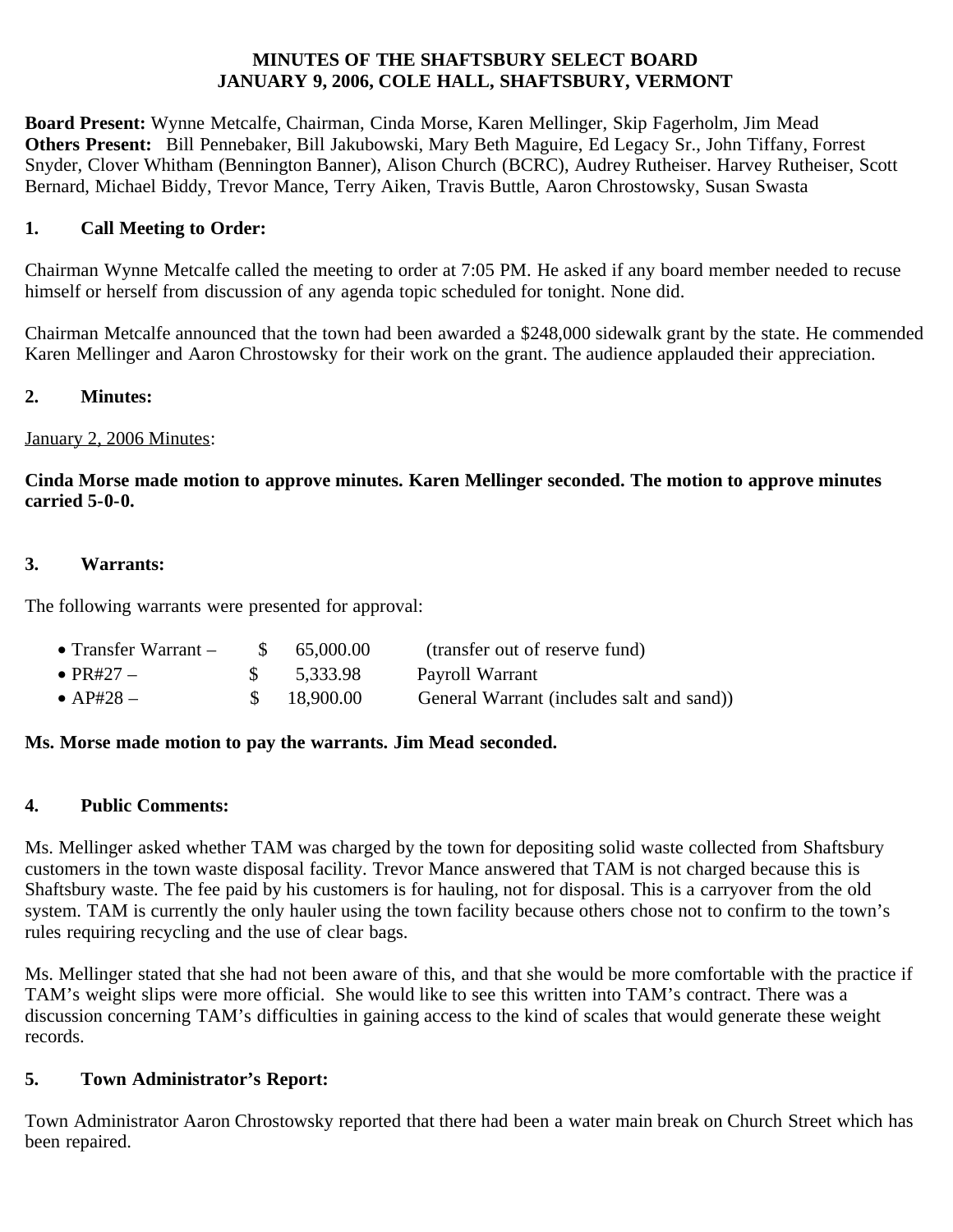He has heard from town attorney Peter Holden on fire department reimbursement, and this will be on next week's agenda. Bids for mowing, a box culvert, and landfill closure went out last week.

John Ray and Sons of Troy, NY have agreed to provide diesel fuel to the town at \$2.17 per gallon and have supplied a 1000 gallon tank at no charge.

The budget is on track at 52% expended thus far. The only possible red flag is a shrinking gravel budget, which may be an issue if the weather stays warm.

Mr. Chrostowsky reminded everyone of the Act 250 pre-conference hearing set for Thursday, January 12 at 9:30AM and of the landfill site visit for prospective landfill closure bidders set for 10:00AM on Tuesday, January 17.

## **6. School Board Request for Reappraisal:**

Chairman Metcalfe announced that he had received a letter from the Shaftsbury school board requesting a reappraisal of properties. He stated that the town is not ready to finance a reappraisal. The common level of appraisal has dropped to 80, and if it goes below this level a reappraisal will be required. At that point the state will contact listers and the process will begin. The preliminaries to a reappraisal, once in motion, will take two years, and that is what the town is anticipating in its budgeting.

## **7. KAS/Landfill Closure Update:**

Mr. Chrostowsky reported that the landfill closure went out to bid last week. Bid notices have been placed in newspapers throughout Vermont and in nearby New York and Massachusetts. Bids must be received by January 30, 2006. Some replies and requests for plans have already been received and there is a site visit set for January 17. Mr. Chrostowsky thanked Bill Pennebaker for reviewing and critiquing the KAS plans and specifications. KAS has addressed some of his concerns and will be asked to address additional ones.

Mr. Pennebaker reported that he had reviewed information on geo-synthetc capping materials obtained from Buzz Surwillo, and based on this review had asked KAS to clarify the plan. He is concerned about possible flaws in drainage due to slope failure, and KAS has also been asked to rectify this in the plan. Bidders will deal directly with KAS for site plans.

# **8. Working Session in Preparation for TAM Act 250 Hearing:**

Chairman Metcalfe asked for public comments before the work session. Alison Church of the Bennington County Regional Commission (BCRC) came forward to present information on the Airport Road traffic study she has completed. She stated that the survey results indicate that the 35 mph speed limit on the road is where it needs to be. Ms. Church was surprised at the number of vehicles using the road -- an average of 1104 per day -- and at the percentage of truck traffic. Even on Sunday, 36%-36% of the traffic is made up of trucks. In answer to questions from Ms. Mellinger, Ms. Church stated that she had not acquired information on the base and sub-base of the road's composition or on seasonal variations in use of the road by trucks. Chairman Metcalfe thanked Ms. Church for coming in and for her work.

Chairman Metcalfe introduced Shaftsbury resident Travis Buttle, who has used Airport Road numerous times a day over the last 5 1/2 years, both as a driver and a runner. In that period he has noted an increase in motor vehicles and in motor vehicle accidents, but no accidents involving trucks. Mr. Buttle stated that as a runner he has had closer calls involving cars than trucks, and has observed that both Dailey's and TAM operators tend to be courteous drivers. He does not think traffic on the road is as bad as it is made out to be, nor does he think a few added TAM trucks will cause a problem.

The board then went into work session. Chairman Metcalfe stated that he had talked again with attorney Rob Woolmington, who told him that the burden of proof is on the town to document prospective traffic problems, and that traffic issues discussed by the board would fall under criterion #5. He reminded the board that they automatically have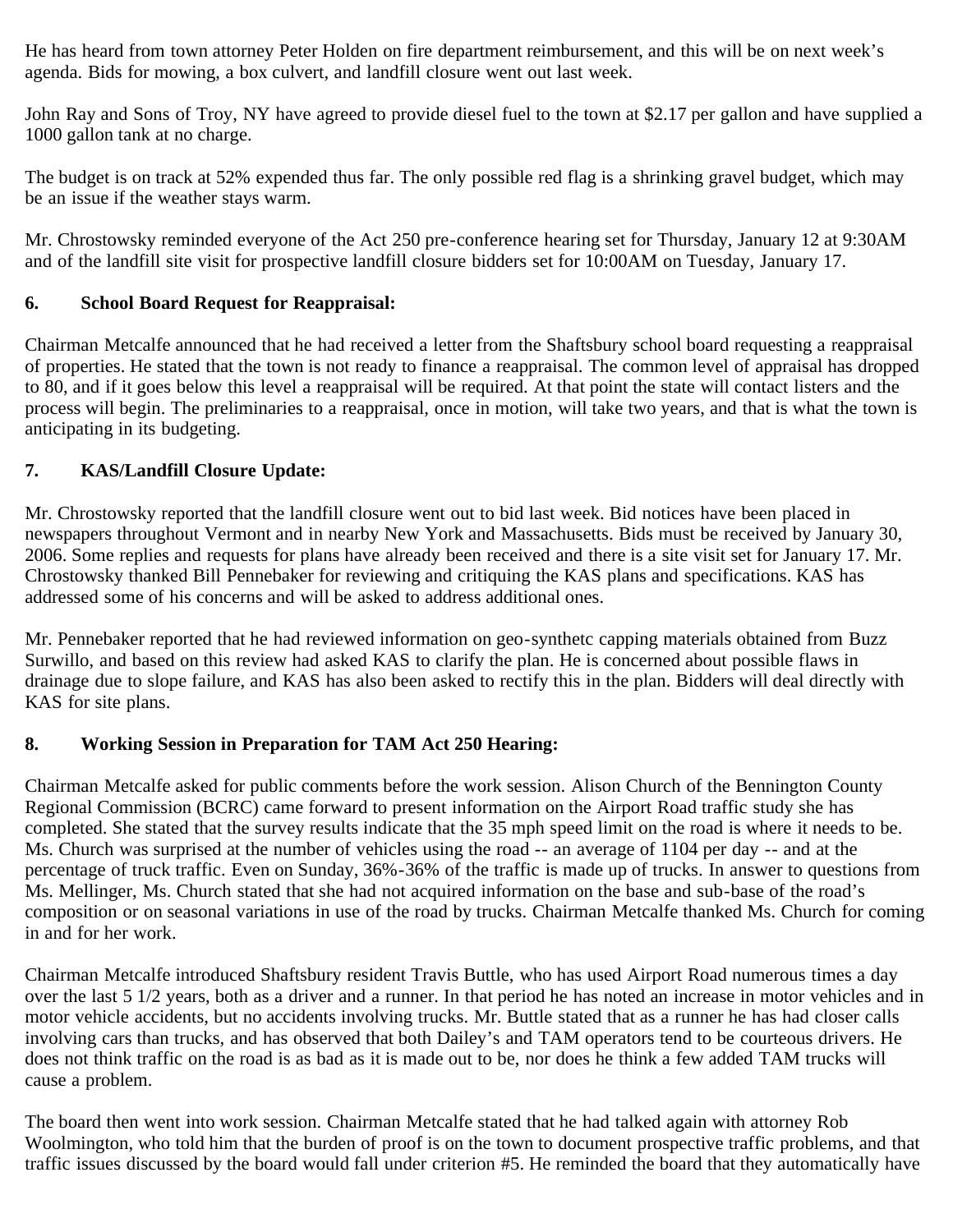party status for the Act 250 hearing. Mr. Woolmington once again declined to represent the town, stating that the Act 250 board is user-friendly. Mr. Woolmington would, however, be happy to answer any questions.

Chairman Metcalfe reported that he had been told by state official Warren Foster that the impact questionnaire completed by the board is not meant to be legally binding or set in stone. Chairman Metcalfe said that if the board has concerns about added costs associated with increased traffic, the question concerning road maintenance can be answered including these concerns.

Chairman Metcalfe stated that the two main issues identified by the board at the last meeting were dust and traffic. The zoning board has addressed dust concerns by specifying closed doors to control interior dust and the use of calcium carbonate and watering to control exterior dust. All board members agreed that the zoning board had adequately dealt with the dust issue and that the select board did not need to raise that issue at the Act 250 hearing.

Concerning Airport Road traffic, Skip Fagerholm reported on his discussion with Dailey's. He detailed the sizes and weights of trucks used by Dailey's and the number of round trips per day, noting that the trucks run year-round, although less frequently in winter and spring. Mr. Fagerholm introduced Terry Aiken to answer more technical questions on trucks and truck traffic. Mr. Aiken described the bridge formula for truck weight, stating that if this formula is followed it makes no difference how much a truck weighs, it will not cause damage to a paved road. The formulas are set by state law.

Mr. Mead asked why weights are posted for roads, and Mr. Aiken replied that weight limits should only apply to unpaved roads. In answer to a question from Ms. Morse, Mr. Aiken stated that compliance to bridge formulas is up to the truck operators, but that the town may request DOT inspections.

Ms. Mellinger stated that there has been a question as to whether Airport Road is properly constructed to handle heavy trucks during the spring thaw. Mr. Fagerholm replied that Dailey's uses the road during the spring, as do oil and logging trucks.

Chairman Metcalfe asked Mr. Aiken about potential hazardous materials problems, and he stated that, in his opinion, garbage trucks would not contain enough potentially hazardous materials to present a problem. He felt that the only issues of hazardous waste for Shaftsbury would be oil or gas trucks.

Ms. Mellinger asked about increased onsite traffic at the TAM facility, and was told that this issue was being addressed by the planning board.

Chairman Metcalfe said that he did not foresee a significant increase in current levels of Airport Road traffic from the prospective TAM facility. Ms. Morse agreed, stating that the board should express agreement with the conditions set forth in the zoning permit. Mr. Fagerholm agreed.

Ms. Mellinger stated that she was much more comfortable with the 8000 ton-per-year transfer station specified by the zoning board than with the 15000 ton-per-year operation proposed by TAM, and asked if there was any assurance that Act 250 would limit the tonnage to 8000. Chairman Metcalfe said there was no assurance, and she stated that she would want to have more traffic information for a larger facility.

Chairman Metcalfe suggested that the board state at the Act 250 hearing that they are in support of the zoning board permit, but if the 8000 ton limit is raised, the board would like to revisit traffic issues. The zoning board's 8000 ton permit is set for two years in order to see how things work out.

The board decided that Chairman Metcalfe should represent them at the hearing, and state the board's support of the zoning board decision with the qualifications concerning traffic if a larger facility is approved.

Chairman Metcalfe asked for questions from the audience. Mike Biddy stated his concern about Airport Road during the spring thaw season and its ability to withstand heavy truck traffic. He believes this issue has not been properly addressed, and should be brought to the Act 250 hearing. Mr. Jakubowski said that Airport's Road engineering and